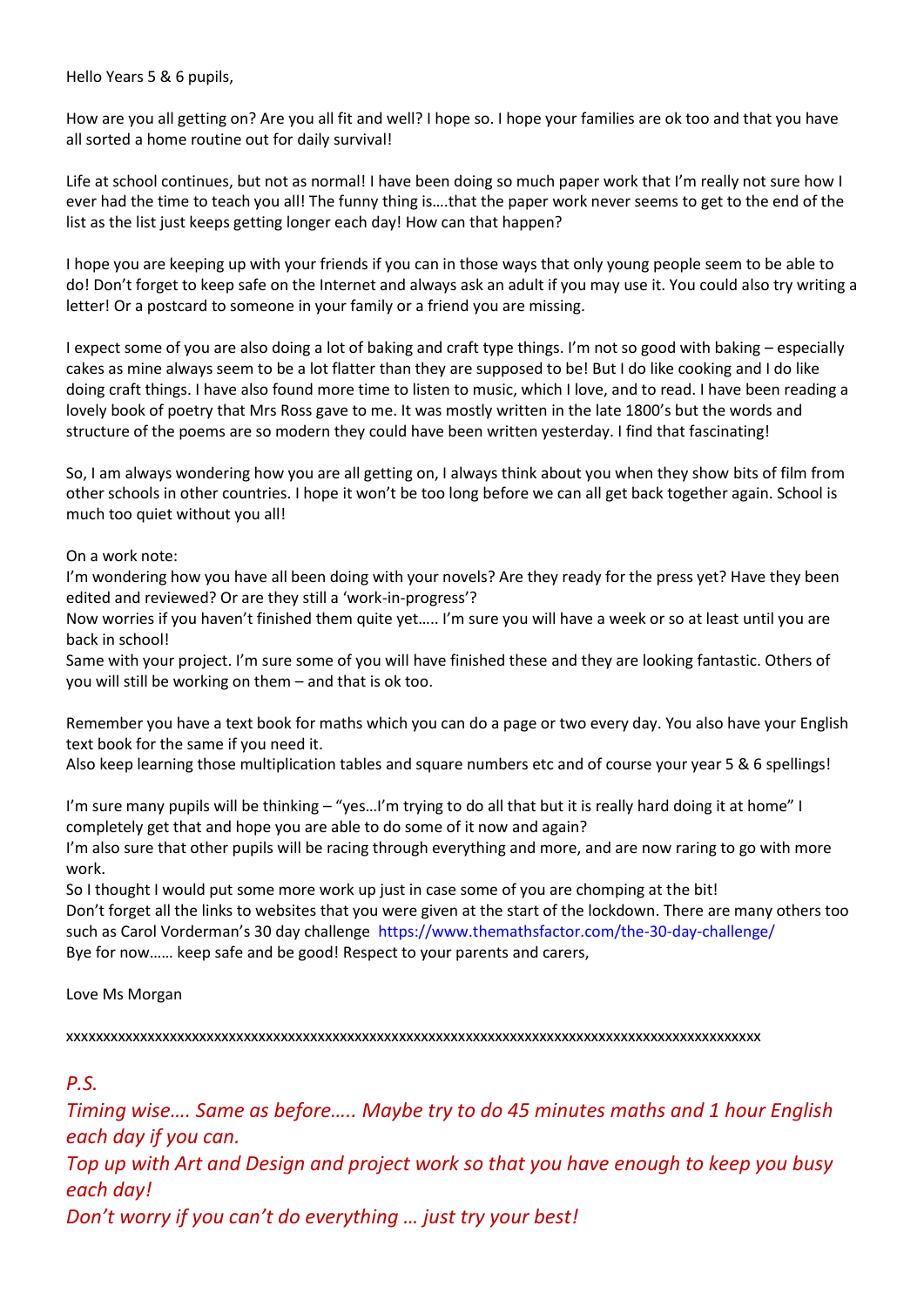## MATHEMATICS (YEARS 5 AND 6)

## 1)

## *You will need your dice or the number cards you made before. Paper and pencil*

You are a pretend carpet fitter.

Roll the dice twice to make a 2 digit number – this is the make believe length of a room in metres Roll the dice once – this is the make believe width of a room in metres Make a note of the measurements!

Now work out the area of the room and the perimeter of the room. If carpet costs:

- a) £14.50 per square metre how much will it cost to carpet the room?
- b) Carpet grippers cost £0.80 per metre how much will it cost to grip the room?
- c) Carpet fitter costs £75 …. How much will it coast in total for the room to be carpeted?

Do this 10 times generating your room measurements each time with the dice. To extend or do more …..

- roll dice three times, 3 digit number. Then roll dice 2 times, 2 digit number to get larger dimensions for room.
- Find cost each time then decide to give 25% off total bill, what is new price?
- Find cost then give 30% off cost of carpet and 5% off fitting, what is new price?
- Find cost then give 15% off carpet, 10% off grippers, 20% off fitting, what is new price?

## 2)

## *You will need your hand, ruler, paper and pencil*

Measure your hand span in centimetres write it down ( Use nearest whole cm or to make more difficult use decimal cm or centimetres and millimetres)

Choose  $10$  items in your house to measure length using your hand span. Do it to the nearest half or quarter or three quarter spans.

Then work out actual length by converting spans to cm

(eg. My span = 19.6 cm. desk top = 8.5 spans so……….Desk top = 19.6cm x 8.5 = 166.6cm) To extend:

- Convert your answers to metres
- Convert your answers to mm

#### *3) You will need paper and a pencil and your brain!*

Invent a menu for a pretend café or restaurant. Give it a name. write out your menu beautifully and put a price against each item/meal/food etc.

| <b>MORGAN'S CAFE</b> |       |                   |
|----------------------|-------|-------------------|
| <b>COFFEE</b>        | £2.50 |                   |
| <b>TFA</b>           | £1.90 |                   |
| <b>SLICE CAKE</b>    | £2.99 |                   |
| Toast and jam        |       | £1.80 etc etc etc |

Try to have at least 15 items on your menu …. Don't forget drinks!

Now pretend you are the waiter. Waitress and take at least 10 table's orders. Pretend there are between 2 and 8 people on a table. Add up their bills, find the total amount.

To extend:

Make some foods on special offer …..10% off or some drinks buy one get one free…… or two for one….. or children eat half price etc etc etc.

# CHECK AND MARK everything USING A CALCULATOR